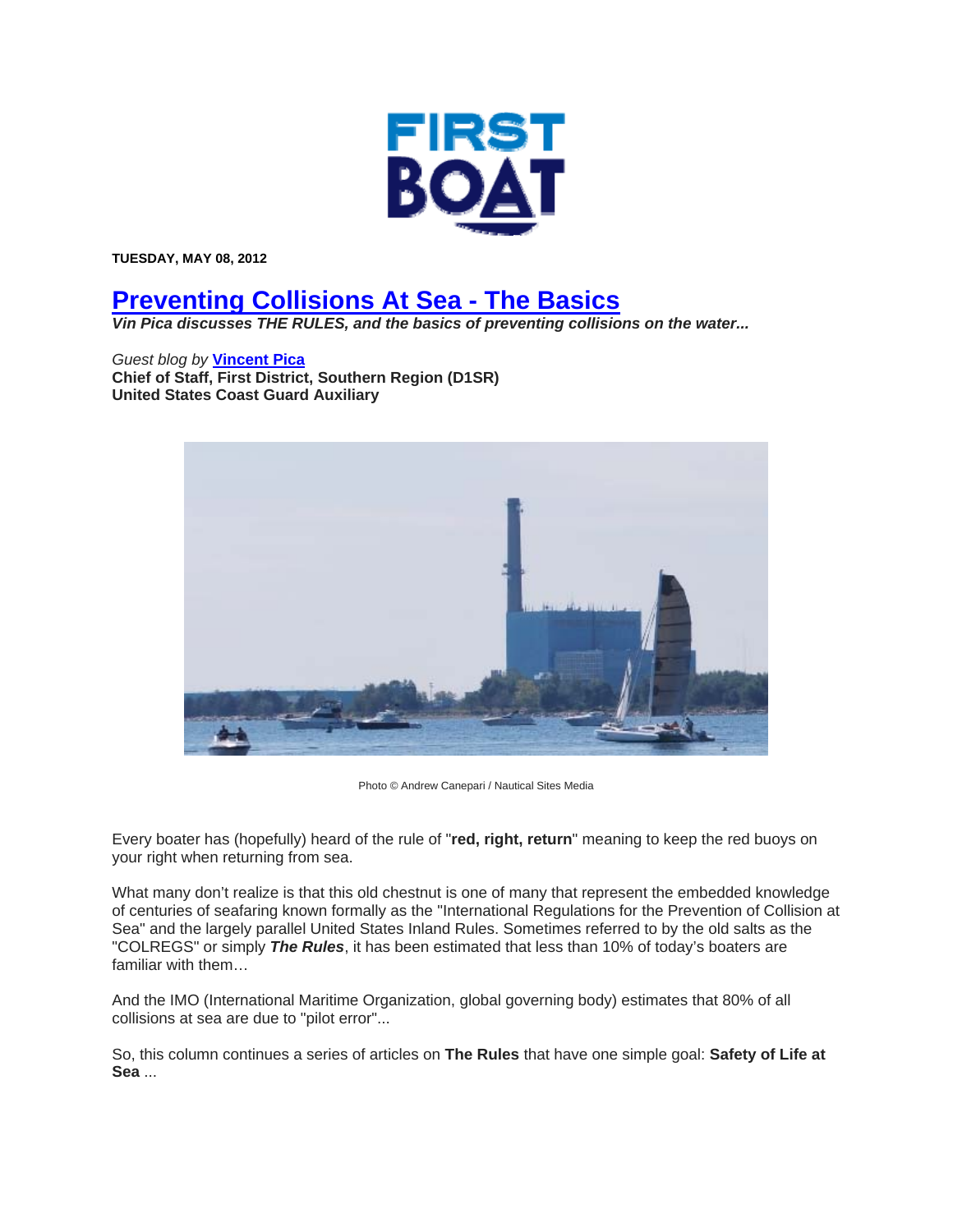## **Overview**

- First, back in the day, vessels were designated as "privileged" and "burdened." The privileged boat would hold her course and speed and the burdened boat would take "early and substantial" action to avoid the collision. What the Coast Guard noticed through court cases though was that skippers involved in collisions would claim that they had "the right of way" or that they had "privileges." This implied something that doesn't exist in The Rules – that you have no affirmative obligation to avoid a collision at sea, no matter how much "in the right" you are. So, The Rules were changed to remove this unintended subtlety. Just about every reference to the term "right of way" was removed from The Rules and the terms "privileged" and "burdened" were changed to "stand-on" and "give-way", respectively. Their courses of action were retained – the stand-on vessel would hold her course and speed and the give-way vessel would take early and substantial action to avoid a collision – plus one caveat. Under Rule 17(b), if the closing conditions between the two\* vessels has deteriorated to the point that action by the give-way vessel solely can no longer avoid a collision at sea, the stand-on vessel is "required" to take the best action it can to avoid the collision. Rule 2 also clearly states that a skipper "may make a departure from these Rules necessary to avoid immediate danger." (More on Rule 2 next week.)
- Secondly, unlike in the US Court system where everyone is innocent until proven guilty, all parties in front of an Admiralty Board or a Court of Inquiry is guilty. The Board will simply apportion blame and it will never be 100-0. So, even if a guy plows directly into you, see 17(b) above…
- Three, there are only three conditions of vessels meeting on the waters head-on, crossing or overtaking situations. The Rules govern how the skippers are to interact with each other through helm control and sound (or radio) signals.

In that this column is part of the developing series, I will give you some quick *rules of thumb*\*\* now and come back to you with more in depth information in the weeks ahead.

### **Rule 13 – Overtaking**

Bottom line, if you are overtaking another vessel, you are the give-way vessel. You cannot turn it into a stand-on crossing situation by speeding ahead and then cutting across the over-taken vessel's starboard bow.

### **Rule 14 – Head On**

If you see a boat steaming towards you in a head-on situation, "both" captains are required to turn to starboard (showing their red port-side light) and return to their respective compass headings once an appropriate passing lane has been established between them. Under the Rules, they are "both" give-way vessels.

### **Rule 15 – Crossing**

OK, I will use the term. If another boat is crossing your bow from your right-hand (starboard) side, she has the "right of way." Turn to starboard and go behind her (called "going under her stern"). If you can't, stop your boat until she passes.

*Here lies the body of Michael O'Day Who died maintaining his Right of Way. He was right, dead right, as he sailed along, But he's just as dead as if he'd been wrong.*

More to follow in the weeks ahead…